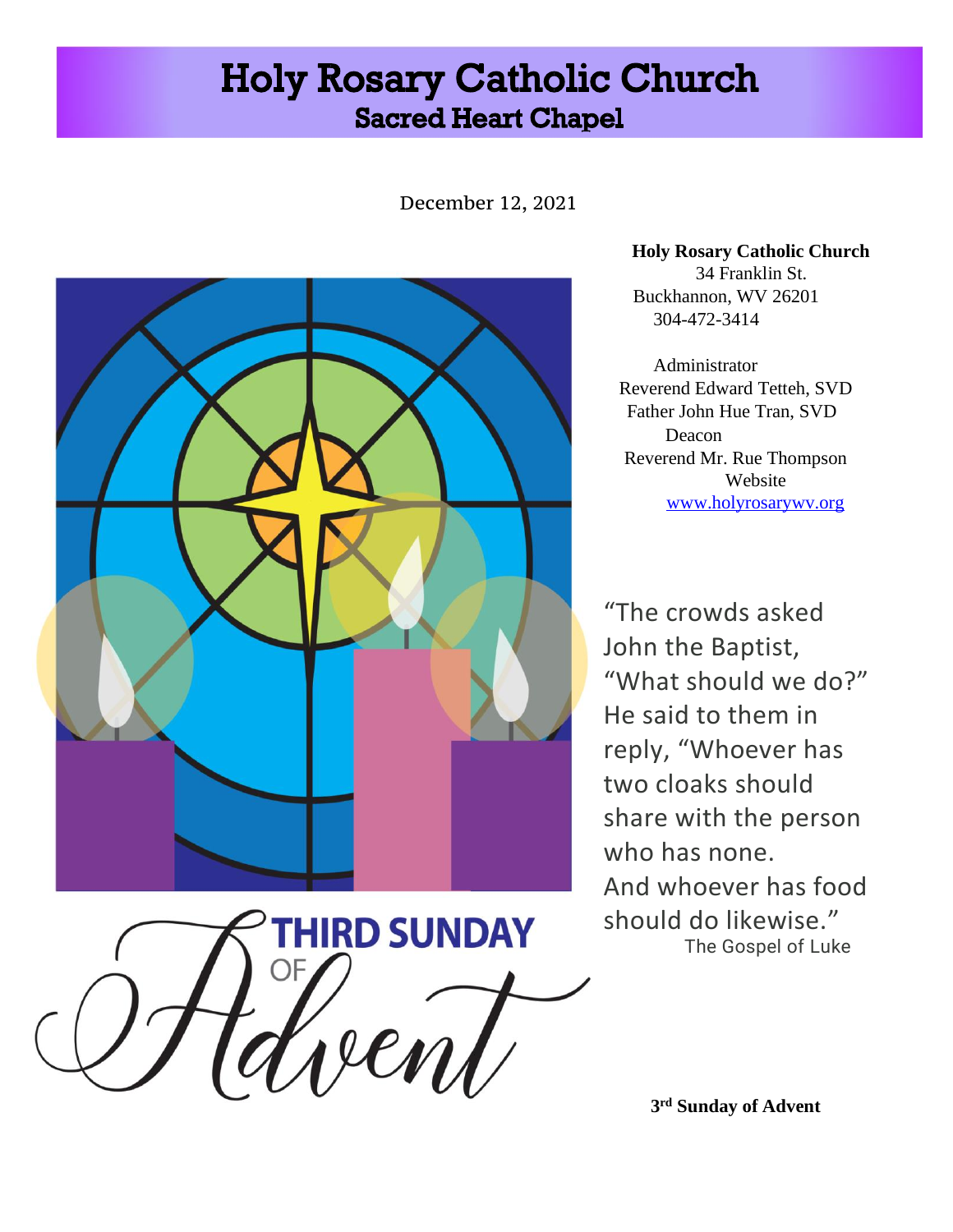*"From silly devotions and sour-faced saints, good Lord, deliver us!" St. Teresa of Avila* e've all heard the adage, "Laughter is the best medicine." In many ways, it really is. When was the last time you really laughed? The gift of imagination allows us to see possible things that are yet to be. Imagine a world filled with laughter. We take life too seriously sometimes. Fear, uncertainty, pressure, negativity, disappointment, and myriad other human experiences can rob us of the joy needed for laughter. God never promised us an easy road, and we do have to take the course of our lives seriously. However, there is a balance to be sought and a possible joy that can be brought even to the darkest and most challenging of encounters. W

St. Therese of Lisieux reminds us that, "Joy is not found in the material objects surrounding us but in the inner recesses of the soul. One can possess joy in a prison cell as well as in a palace." Falling in love with God, who is present in all of creation, allows us to bring a depth of understanding to everything we do and experience. We can more easily see above and beyond things while pursuing the only One who can truly satisfy our hearts. When we realize that God, the king of Israel, is in our midst and with us, there is no further misfortune to fear. We can celebrate the wonder and beauty of God's gift of joy. It is no wonder that many saints radiate joy and have no reservations expressing laughter. They are happy because they have found a pearl of great price.

 We celebrate with joy today with hearts filled with expectation, wonder, awe, and beauty as we ready ourselves, even more excitedly, for the coming



of our Savior. Do not fear and do not be discouraged. If you haven't laughed in a while, why? Something is preventing you from expressing the magnificence of your soul and the presence of God who dwells within. God's power and presence within us

assures us that we are loved and kept in that presence. What more is really needed? Rejoice and laugh in the presence of God! It really is the best medicine and a most perfect way to convince others that God is really with us. "Go ahead, laugh! Live your life with joy and serve the Lord with laughter! Joy, with peace, is the sister of charity. Serve the Lord with laughter." (St. Padre Pio of Pietrelcina)©LPi

**Retirement Fund for Religious Collection** Elderly religious need your help. Thousands of senior sisters, brothers, and religious order priests



served for years in Catholic schools, hospitals, and parishes often for little to no pay. Now, many religious communities do not have enough retirement savings and struggle to provide for aging members. Your gift to this week's Retirement Fund for Religious

collection helps provide medications, nursing care, and more. Please be generous.

### **Rest in Peace**

Our friend and long-time parishioner William "Bill" Stankus died this past week and a memorial mass was held on Saturday. We offer our sincere sympathy and condolences to his wife, Jerry, and to all of his family. May his soul, and all the souls of the faithful departed, rest in peace.

#### **Advent Penance**

Fr. John and Fr. Ed will be available any day/time to hear confessions. Please just call the Parish center at 304-472-3414 to make an appointment.

#### **A Special Thank You**

A special thank you to our parish family for praying for Kaitlyn Luterek. She is doing better. Kaitlyn is receiving treatment for non-epileptic seizures. The Cleveland Clinic will continue to monitor her progress. Again, thank you for your prayers and support during this challenging time. Kaitlyn is very grateful.

#### **We are Grateful**

We are grateful for another of our faithful parishioners who stepped up to help us with our physical plant. Krista Lewellyn has graciously supplied the paint and painted the trim on our side door into the church. Thanks, Krista!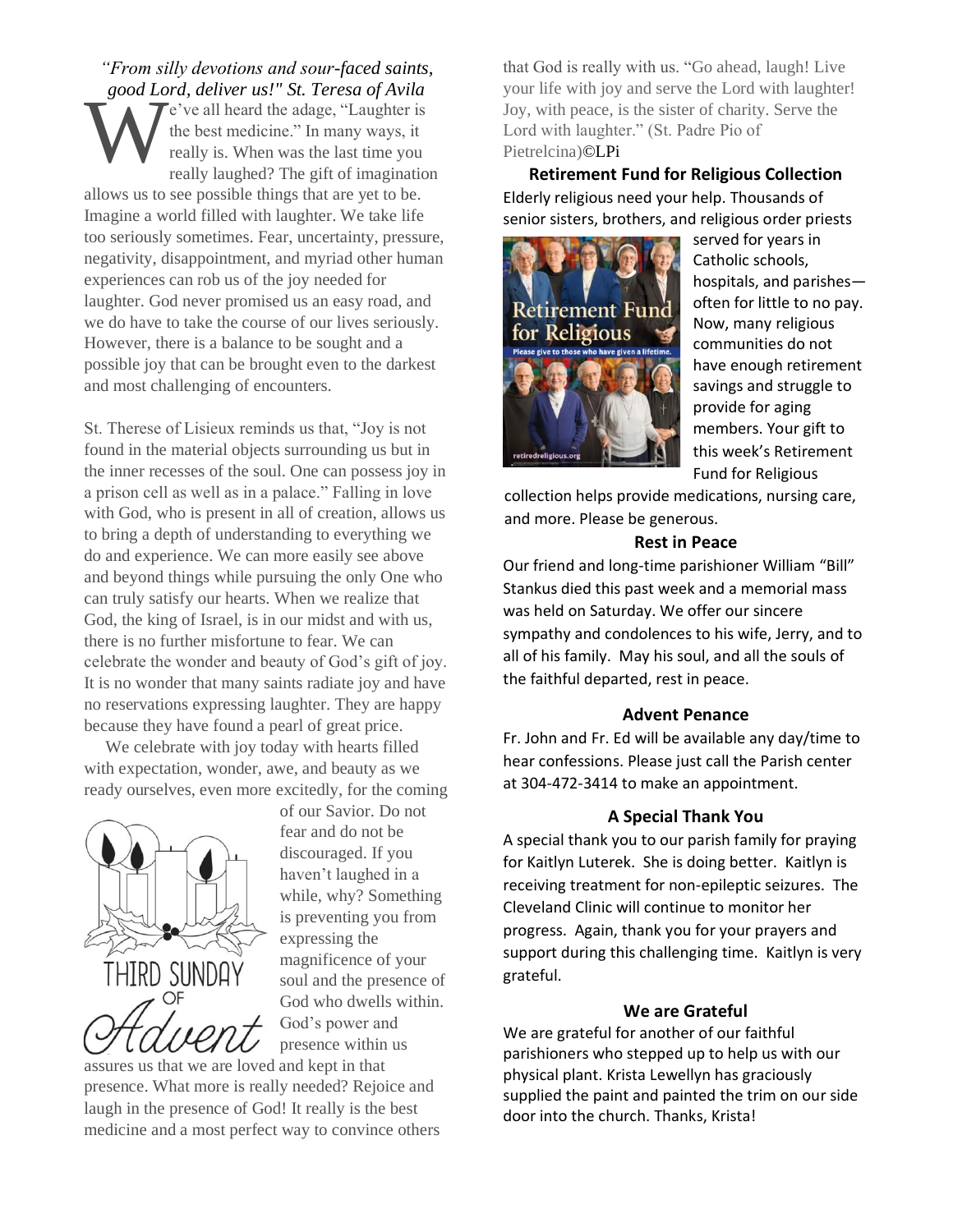## **Mass at WVWC**

We will be celebrating mass at West Virginia Wesleyan College on Sunday evenings beginning in December. This 8 p.m. liturgy will be held in the Meditation Chapel at the college. This mass is based on the WVWC schedule and will not be held when the students are on breaks. Mass is scheduled for December 12, then not again until January 9, 2022. Father Ed and Father John will begin the college campus ministry soon.

## **Looking for Couples to Lead**

We are looking for one or two couples to lead a marriage program at Holy Rosary Parish. We are just in the planning stages, and this program will be based on the program: "Together in Holiness." This diocesan program could be carried back to the parish as an important ministry to our couples here. Give it some thought, and talk to Father Ed if you are interested.

## **Praying the Rosary Before Mass**

We will begin saying the Rosary before the weekend masses starting the first weekend in Advent. The rosary will begin at 6:30 pm before the Saturday Mass, and 8:30 am before the Sunday Mass. We are still looking for volunteers to lead the Sunday Rosary once a month. If you are interested in helping, please contact Diana Thompson, 304- 4721947, or email

## dianathompson222@hotmail.com.

We hope to continue this practice throughout the year.

## **Need Quiet Time for Prayer in the Church?**

Please, if you need quiet time with the Lord in the Church, do not hesitate to call the Parish Office or Father Ed.

## **Celebrate December Birthdays**

| Will Baxa IV           | December 5  |
|------------------------|-------------|
| Charlie Malcolm        | December 7  |
| <b>Tracy Murphy</b>    | December 9  |
| Mariann Jack           | December 10 |
| Anthony Murphy         | December 13 |
| <b>Harrison Walker</b> | December 15 |
| Andrea Ellis           | December 27 |
| <b>Grant Murphy</b>    | December 27 |
| Mike Wilson            | December 28 |
| Mike Ellis             | December 31 |

## ARE YOU SOMEONE OR DO YOU KNOW SOMEONE WHO…

**Has expressed an interest in becoming Catholic?** Has a child over the age of seven who has not been baptized? Was baptized Catholic as a child, but has not celebrated the Sacraments of Confirmation and Eucharist? We offer an opportunity to come together in a small group to learn more about our faith. Sessions focus on the teachings and experience of Church and prepare individuals to celebrate the Sacraments of Baptism, Confirmation, and Eucharist during the Easter season or whenever they are ready. Sessions are held in the parish center at 10:30 am on Wednesdays.

*The Year of St. Joseph* is almost over. Have you placed your rock in our St. Joseph Garden yet? We would like everyone to place their rock by December 31. We hope to have a special dedication soon. Thanks for participating!

## **Remember and Honor**

You are invited to "A Service to Remember and Honor: Offering Hope In the Midst of Darkness." This service is Sunday, December 12 at 3 p.m. at West Virginia Wesleyan College, Wesley Chapel. Please wear a mask.

### **Please remember in your prayers:**

Bertha Small, Kate Deasy, Rosemary Austin, Phil Halligan, Randy Trent, Macyah Riley, Karen Trent, Matthew Linger, Seth Poling, Cathy Lipscomb, Freddy Caimotto, James Barton, Darell Hyre, Diane Hyre, Vicki Dibble, Eric Harkness, Pat Daigneault, Duane Lohr, Jeff Ball, Jane Baxter, Shaelyn Posey, P.T. Garton, Jalen Welcome, Dennis Cortes, Kay Sienkiewicz, Danny Morgan, Gene Zara, Paula Ball, Janine Robinson, Elaine Katai, Terry McKisic and Tori Odom, Andrew Schmidt, Gay Little, Denise Karlen, Jim Hawkinberry, Sandy Derico, Tim Dewitt and Family, Ellie McCarthy, Linus Deasy, Shanna Ericcson, Linda Coyner, Donnie Cox.

## **Please pray for men and women in the military.**

Please pray for our Homebound: Mary Stump, Anna Stalnaker, Ron Frye, Rocena Asbury, John Sneberger, Lorraine McLean, James McCartney, Nancy Beverlin, Shirley Linger, William McLean, Anna Powell, Barbara Elmore, Helena Bessinger, Virginia Cerullo, Alan and Jimmie Jo Simmon, Barbara Hillberry, Donnie Cox.

**Stewardship Last Week's Collection: Envelopes: \$2,469 Loose: \$224 Attendance: 12/4: 54 12/5: 59**